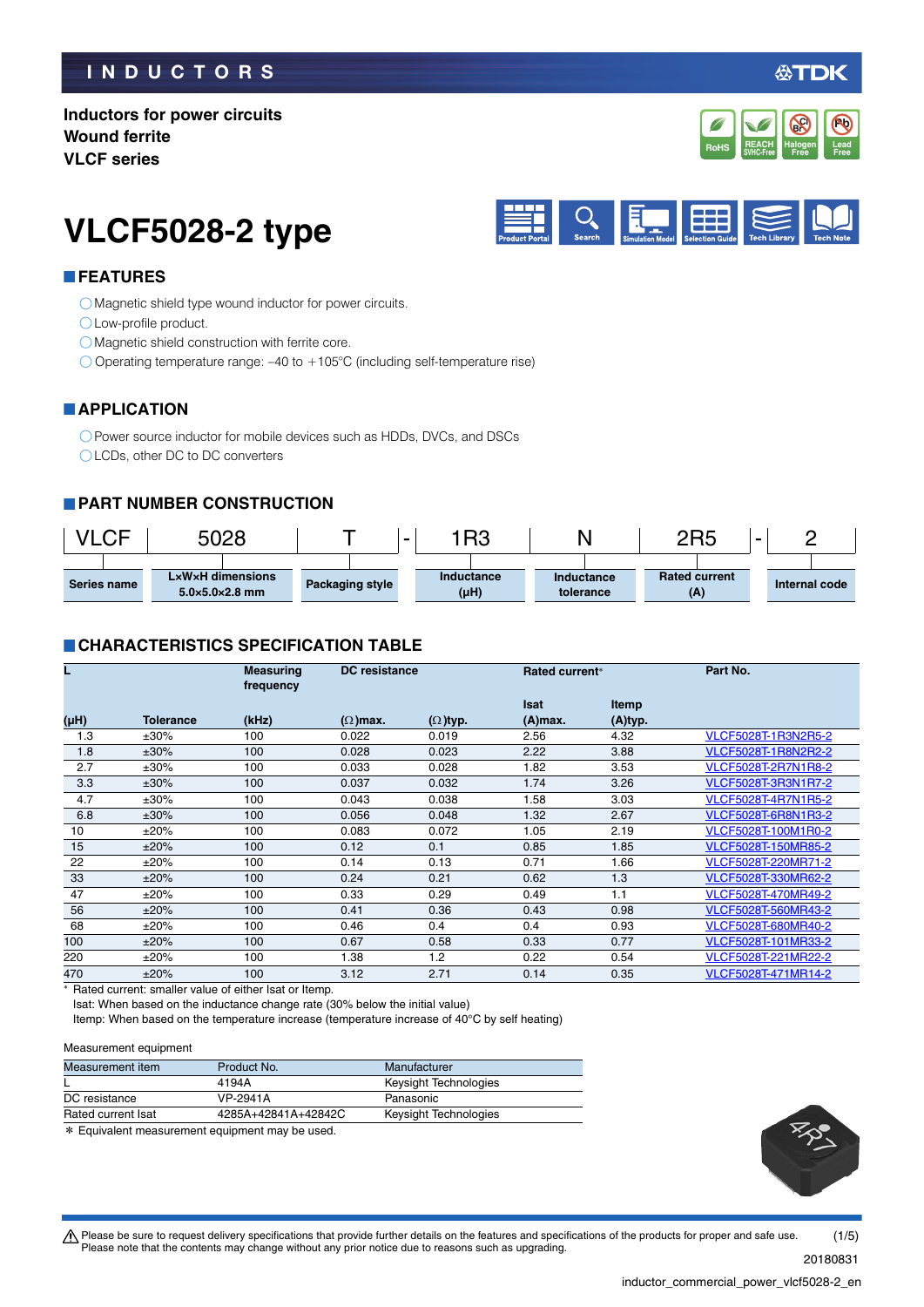## **VLCF5028-2 type**

### **L FREQUENCY CHARACTERISTICS**



\* Equivalent measurement equipment may be used.

Please be sure to request delivery specifications that provide further details on the features and specifications of the products for proper and safe use.<br>Please note that the contents may change without any prior notice d (2/5)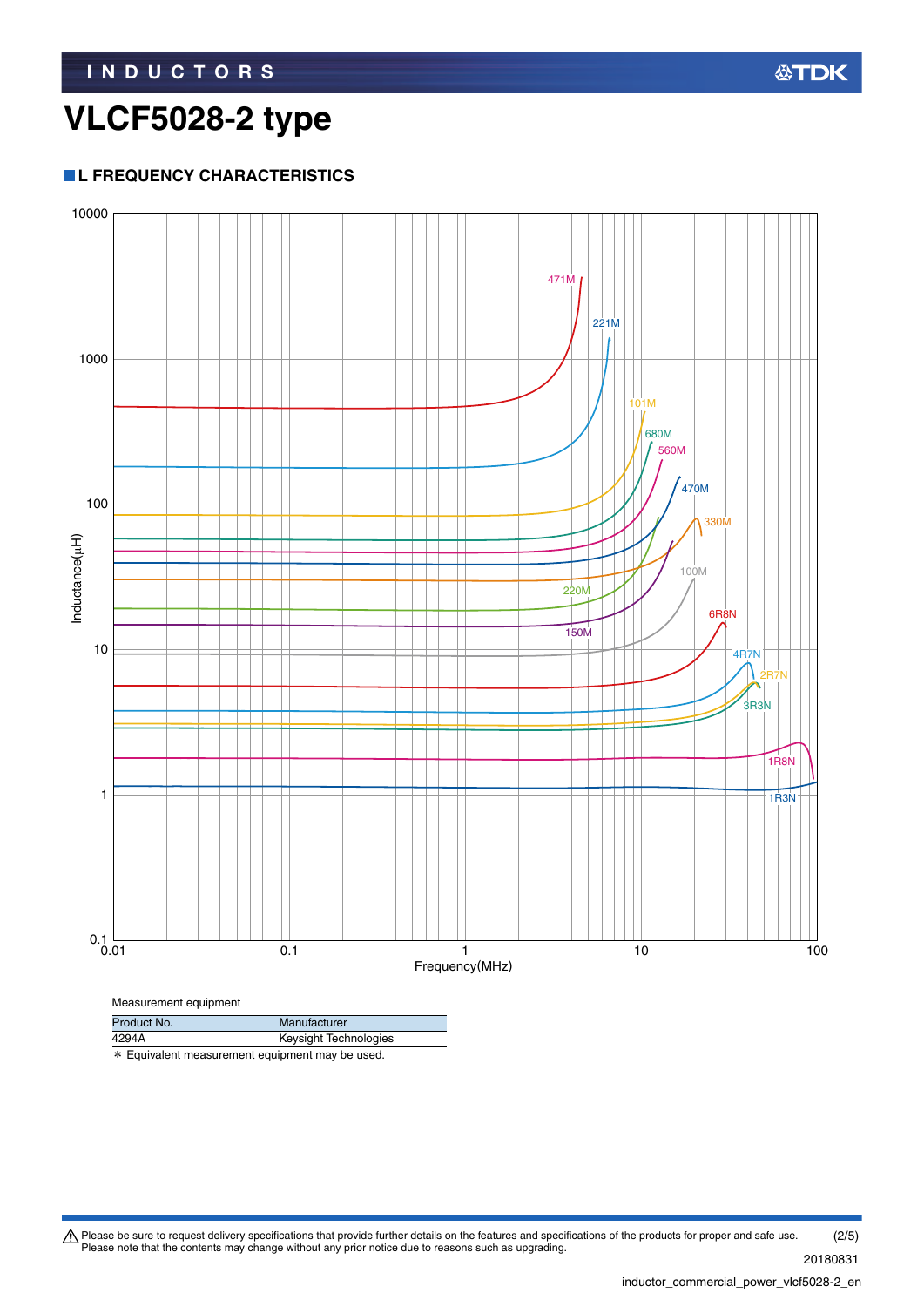## **VLCF5028-2 type**

#### **INDUCTANCE VS. DC BIAS CHARACTERISTICS**



Product No. Manufacturer

4285A+42841A+42842C Keysight Technologies

\* Equivalent measurement equipment may be used.

Please be sure to request delivery specifications that provide further details on the features and specifications of the products for proper and safe use.<br>Please note that the contents may change without any prior notice d (3/5)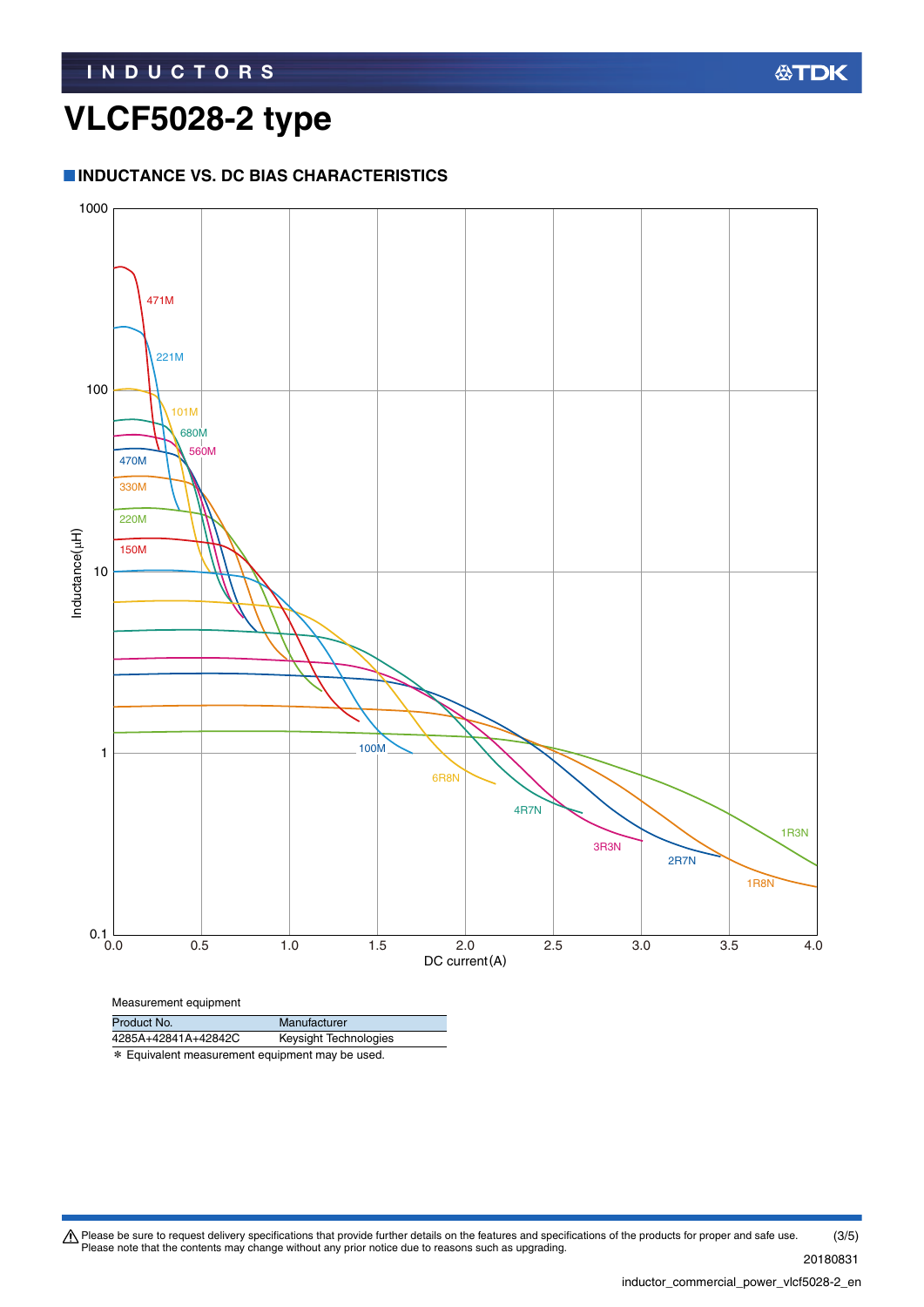# **VLCF5028-2 type**

#### **SHAPE & DIMENSIONS**





Dimensions in mm

#### **PACKAGING STYLE**

#### **REEL DIMENSIONS**



#### **TAPE DIMENSIONS**



| VI CE5028-2 |  |  |
|-------------|--|--|

#### **PACKAGE QUANTITY**

| Package quantity | 500 pcs/reel |
|------------------|--------------|

#### **TEMPERATURE RANGE, INDIVIDUAL WEIGHT**

| <b>Operating</b><br>temperature range*                             | <b>Storage</b><br>temperature range** | <b>Individual</b><br>weight |  |  |
|--------------------------------------------------------------------|---------------------------------------|-----------------------------|--|--|
| $-40$ to 105 °C<br>$-40$ to 105 °C<br>258 mg                       |                                       |                             |  |  |
| $*$<br>Operating temperature range includes self-temperature rise. |                                       |                             |  |  |

\*\* The storage temperature range is for after the assembly.



**RECOMMENDED REFLOW PROFILE** 

 $\tilde{c}$ 

3.0 4.9

Dimensions in mm

2.1

45°

2.1 1.3

 $\frac{1}{2}$ 

 $\tilde{a}$ 

**RECOMMENDED LAND PATTERN** 

Please be sure to request delivery specifications that provide further details on the features and specifications of the products for proper and safe use.<br>Please note that the contents may change without any prior notice d (4/5)